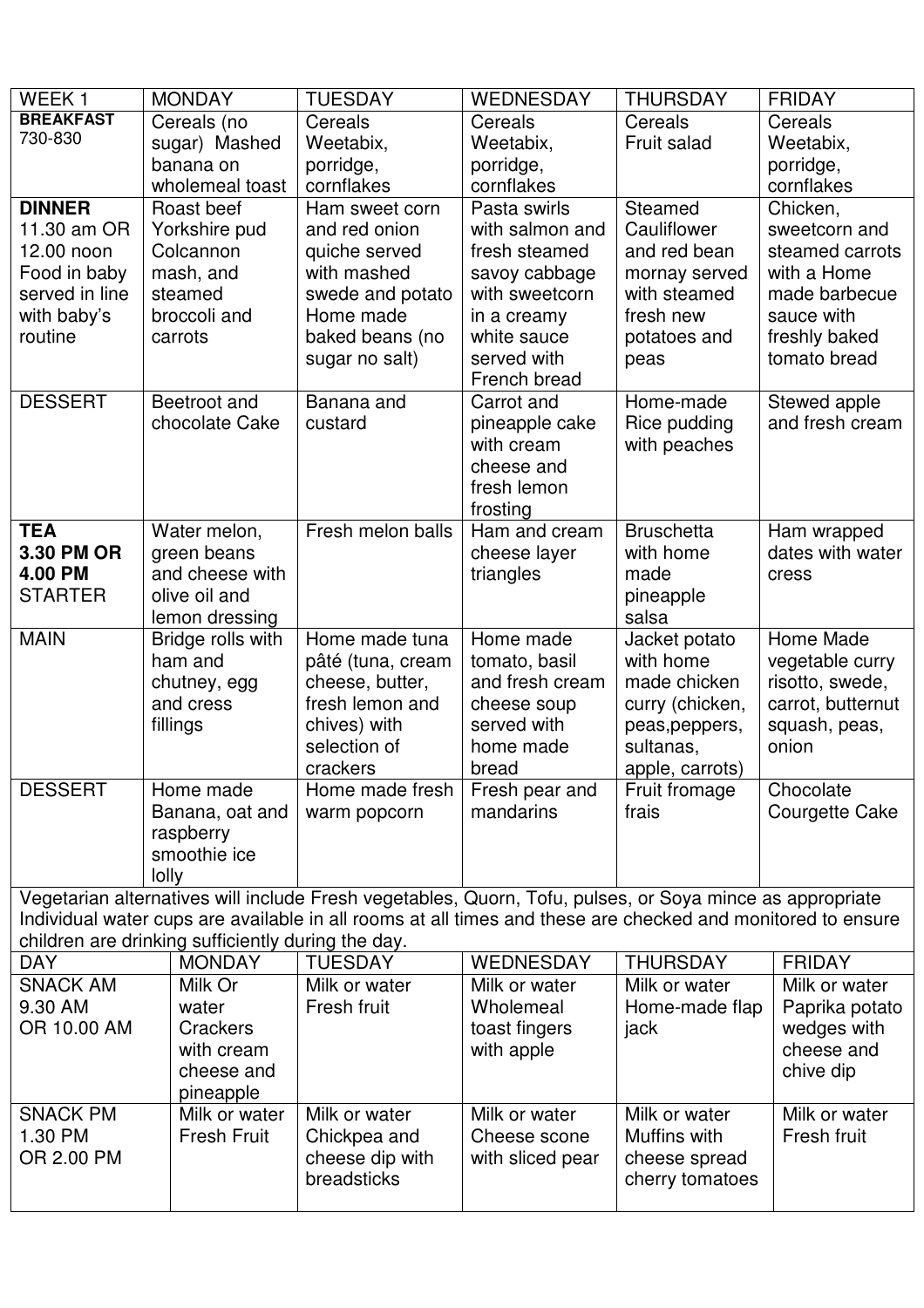| WEEK <sub>2</sub> | <b>MONDAY</b>                                      | <b>TUESDAY</b>                                                                                              | <b>WEDNESDAY</b>            | <b>THURSDAY</b>               | <b>FRIDAY</b>           |
|-------------------|----------------------------------------------------|-------------------------------------------------------------------------------------------------------------|-----------------------------|-------------------------------|-------------------------|
| <b>BREAKFAST</b>  | Cereals                                            | Cereals (no sugar)                                                                                          | Cereals                     | Cereals                       | Cereals                 |
| 730-830           | Weetabix,                                          | Mashed banana                                                                                               | Fruit salad                 | Weetabix,                     | Weetabix,               |
|                   | porridge,                                          | on wholemeal                                                                                                |                             | porridge,                     | porridge,<br>cornflakes |
| <b>DINNER</b>     | cornflakes<br>Home Made                            | toast<br>Home made Polish                                                                                   | Home Made                   | cornflakes<br>Home Made       | Fusilli with            |
| 11.30 am          | Lamb Beans,                                        |                                                                                                             | <b>Greek Pastitsio</b>      | Red onion                     | broccoli                |
| 12.00 noon        | chickpea and                                       | potato and<br>sausage hotpot                                                                                | (layers of                  | and cheddar                   | carrots and             |
| Food in baby      | red/green                                          | (potato, sausage,                                                                                           | macaroni and                | Quiche with                   | sweet corn in a         |
| room is served    | Pepper chilli                                      | onion, peppers,                                                                                             | lamb cooked in              | cheese                        | home-made               |
| in line with      | served with                                        | garlic, carrots,                                                                                            | tomato, garlic,             | sauce, fruity                 | sweet and               |
| baby's routine    | steamed rice                                       | peas and home                                                                                               | onions and                  | cous cous                     | sour sauce              |
|                   |                                                    | made onion sauce)                                                                                           | carrots, finished           | and peas                      |                         |
|                   |                                                    | Served with Red                                                                                             | with a cheese               |                               |                         |
|                   |                                                    | cabbage                                                                                                     | sauce and                   |                               |                         |
|                   |                                                    |                                                                                                             | served with                 |                               |                         |
|                   |                                                    |                                                                                                             | steamed curly               |                               |                         |
|                   |                                                    |                                                                                                             | kale                        |                               |                         |
| <b>DESSERT</b>    | Carrot and                                         | Rice pudding                                                                                                | Fromage fraise              | Eton mess                     | Home made               |
|                   | sultana cake                                       |                                                                                                             |                             | (strawberry,                  | fruit trifle            |
|                   |                                                    |                                                                                                             |                             | meringue and                  |                         |
|                   |                                                    |                                                                                                             |                             | cream)                        |                         |
| <b>TEA</b>        | Melon and pear                                     | Manderin and                                                                                                | Home made                   | Sausage,                      | Tomato, basil           |
| 3.30 PM OR        | salad                                              | green beans                                                                                                 | Garlic bread                | pear and Kos                  | and lentil soup         |
| 4.00 PM           |                                                    |                                                                                                             |                             | lettuce salad                 |                         |
| <b>STARTER</b>    |                                                    |                                                                                                             |                             |                               |                         |
| <b>MAIN</b>       | Vol-au-vent with                                   | Sandwiches-                                                                                                 | Home made                   | <b>Savoury Rice</b>           | Jacket potato           |
|                   | home made                                          | Granary and                                                                                                 | minestrone                  | with Fresh                    | with home               |
|                   |                                                    |                                                                                                             |                             |                               |                         |
|                   | mushroom,                                          | brown                                                                                                       | soup                        | carrots, peas,                | made chicken            |
|                   | sweetcorn and                                      | Ham and tomato,                                                                                             | (Carrots, celery,           | sweetcorn                     | curry (chicken,         |
|                   | onion sauce                                        | chicken and                                                                                                 | potatoes, peas,             |                               | peppers,                |
|                   |                                                    | cucumber with                                                                                               | courgettes,                 |                               | sultanas,               |
|                   |                                                    | salad cream                                                                                                 | tomatoes, olive             |                               | apple, peas,            |
|                   |                                                    |                                                                                                             | oil, spaghetti,             |                               | carrots)                |
|                   |                                                    |                                                                                                             | garlic, oregano)            |                               |                         |
|                   |                                                    |                                                                                                             |                             |                               |                         |
| <b>DESSERT</b>    | Stewed apple<br>and custard                        | Chocolate                                                                                                   | Fresh squeezed              | Fresh<br><b>Banana</b>        | Krispie cakes           |
|                   |                                                    | Courgette Cake                                                                                              | orange and<br>yoghurt lolly |                               |                         |
|                   |                                                    | Vegetarian alternatives will include Fresh vegetables, Quorn, Tofu, pulses, or Soya mince as appropriate.   |                             |                               |                         |
|                   |                                                    | Individual water cups are available in all rooms at all times and these are checked and monitored to ensure |                             |                               |                         |
|                   | children are drinking sufficiently during the day. |                                                                                                             |                             |                               |                         |
| <b>DAY</b>        | <b>MONDAY</b>                                      | <b>TUESDAY</b>                                                                                              | <b>WEDNESDAY</b>            | <b>THURSDAY</b>               | <b>FRIDAY</b>           |
| <b>SNACK AM</b>   | Milk or water                                      | Milk or water                                                                                               | Milk or water               | Milk or water                 | Milk or water           |
| 9.30 AM           | Paprika potato                                     | Apple chunks                                                                                                | Cream cheese                | Fresh fruit                   | Sardine                 |
| OR 10.00 AM       | wedges with                                        | and mandarin                                                                                                | and pineapple               |                               | sandwich                |
|                   | cheese and                                         |                                                                                                             | with Crackers               |                               | Sliced grapes           |
|                   | chive dip                                          |                                                                                                             |                             |                               |                         |
| <b>SNACK PM</b>   | Milk or water                                      | Milk or water                                                                                               | Milk or water               | Milk or water                 | Milk or water           |
| 1.30 PM           | Wholemeal                                          | Muffins with                                                                                                | Pitta bread with            | Chickpea and                  | Fresh fruit             |
| OR 2.00 PM        | toast fingers<br>with apple                        | cheese spread<br>cherry tomatoes                                                                            | marmite<br>sliced pear      | cheese dip and<br>breadsticks |                         |